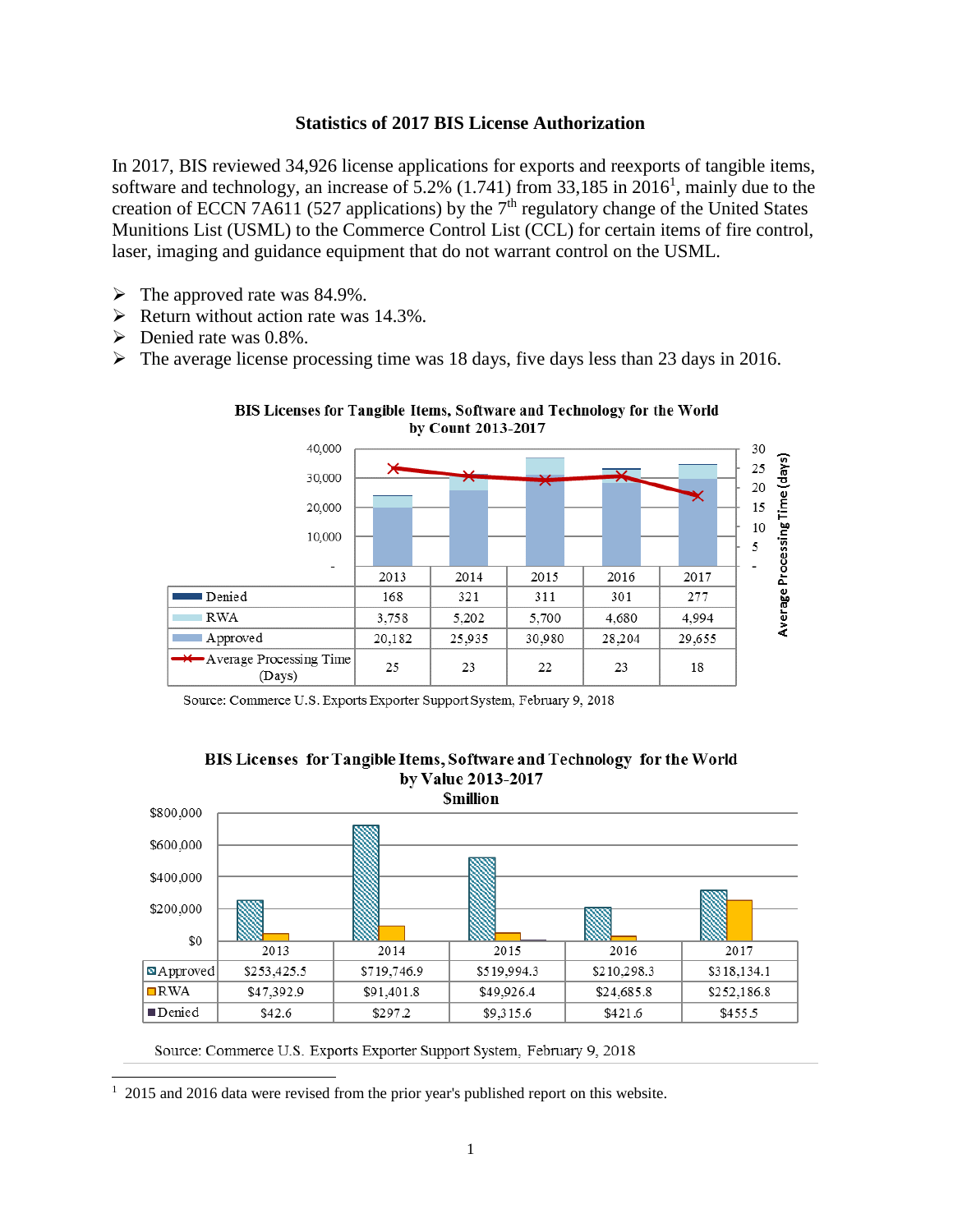

## **Overview of BIS Approved Licenses** 2013-2017

Source: Commerce U.S. Exports Exporter Support System, February 9, 2018

Note: Legacy ECCNs include all ECCNs on the Commerce Control List but 600-Series and 9x515 ECCNs that are created under the modernization of the U.S. Export Control System since 2013.

| 2017 Top Ten ECCNs for Approved Licenses by Count                    |                                                                                     |  |  |  |  |  |  |
|----------------------------------------------------------------------|-------------------------------------------------------------------------------------|--|--|--|--|--|--|
| <b>ECCN</b>                                                          | Descriptions                                                                        |  |  |  |  |  |  |
| 9A610                                                                | Military aircraft and related commodities                                           |  |  |  |  |  |  |
| 3A611                                                                | Military electronics                                                                |  |  |  |  |  |  |
| 2B350                                                                | Chemical manufacturing facilities and equipment                                     |  |  |  |  |  |  |
|                                                                      | Technology "required" for the "development," "production," operation, installation, |  |  |  |  |  |  |
|                                                                      | maintenance, repair, overhaul, or refurbishing of military aircraft and related     |  |  |  |  |  |  |
|                                                                      | commodities controlled by 9A610, equipment controlled by 9B610, materials           |  |  |  |  |  |  |
| 9E610                                                                | controlled by 9C610 or software controlled by 9D610                                 |  |  |  |  |  |  |
| 3A001                                                                | Electronic components and specially designed components                             |  |  |  |  |  |  |
| 0A987                                                                | Optical sighting devices for firearms                                               |  |  |  |  |  |  |
| 9A619                                                                | Military gas turbine engines and related commodities                                |  |  |  |  |  |  |
| 3A233                                                                | Mass spectrometers                                                                  |  |  |  |  |  |  |
|                                                                      | "Technology" according to the General Technology Note for the "development" or      |  |  |  |  |  |  |
|                                                                      | "production" of equipment or materials controlled by 3A (except 3A292, 3A980,       |  |  |  |  |  |  |
|                                                                      | 3A981, 3A991, 3A992, or 3A999), 3B (except 3B991 or 3B992) or 3C                    |  |  |  |  |  |  |
| 3E001                                                                | (except 3C992).                                                                     |  |  |  |  |  |  |
| 0A606                                                                | Ground vehicles and related commodities                                             |  |  |  |  |  |  |
| Source: Commerce U.S. Exports Exporter Support system, February 2018 |                                                                                     |  |  |  |  |  |  |